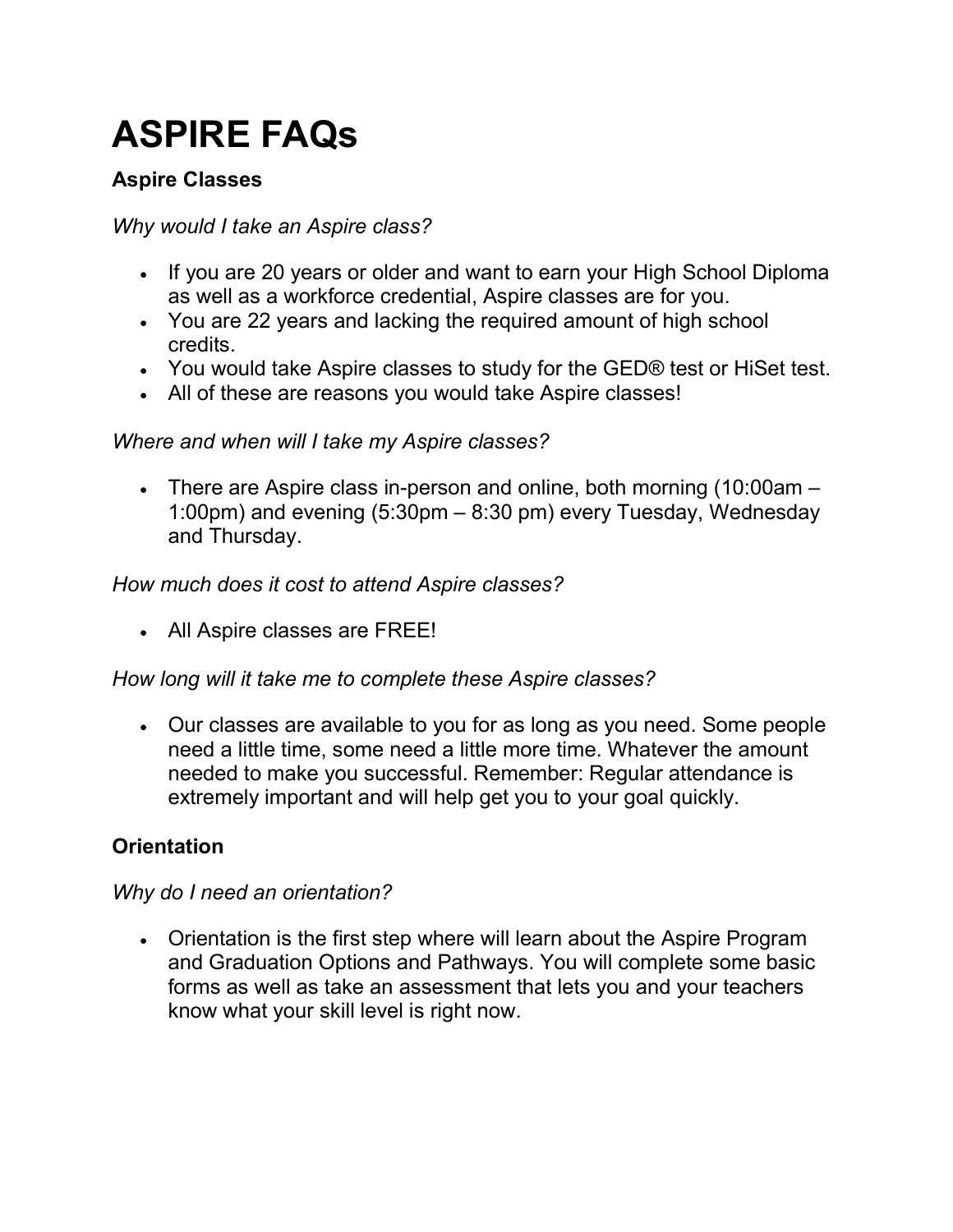How do I schedule an in-person orientation?

 Call the Aspire office, 740-373-6283 ext. 1000 to find a date and time that will work.

What do I bring to my orientation?

 The only thing we would like you to bring is a Drivers Licenses/Photo ID, high school transcripts, if available, and a positive attitude.

# Online Learning

I am interested in taking Aspire classes online from my home. How do I start?

 Call the Aspire office to set up an Orientation and Assessment. You can start online classes as soon as those are complete!

I started taking online classes and think I may do better at reaching my goal if I attend in-person classes instead. Am I able to switch to in-person classes?

 You absolutely can switch from online classes to in-person classes! Just call the office to find out your next steps.

# Adult Diploma Program

What is the Adult Diploma Program?

- Adult Diploma Program is for any adult 20 years of age or older who does not have a high school diploma.
- The Adult Diploma Program provides job training and a new pathway to earn a high school diploma AND industry credential aligned to one of Ohio's in-demand careers.

What do I need to do to get my diploma and industry credential?

 After orientation you will study in a Aspire class to prepare for the WorkKeys test. Once you complete the WorkKeys test and obtain the scores needed you can enter your desired pathway.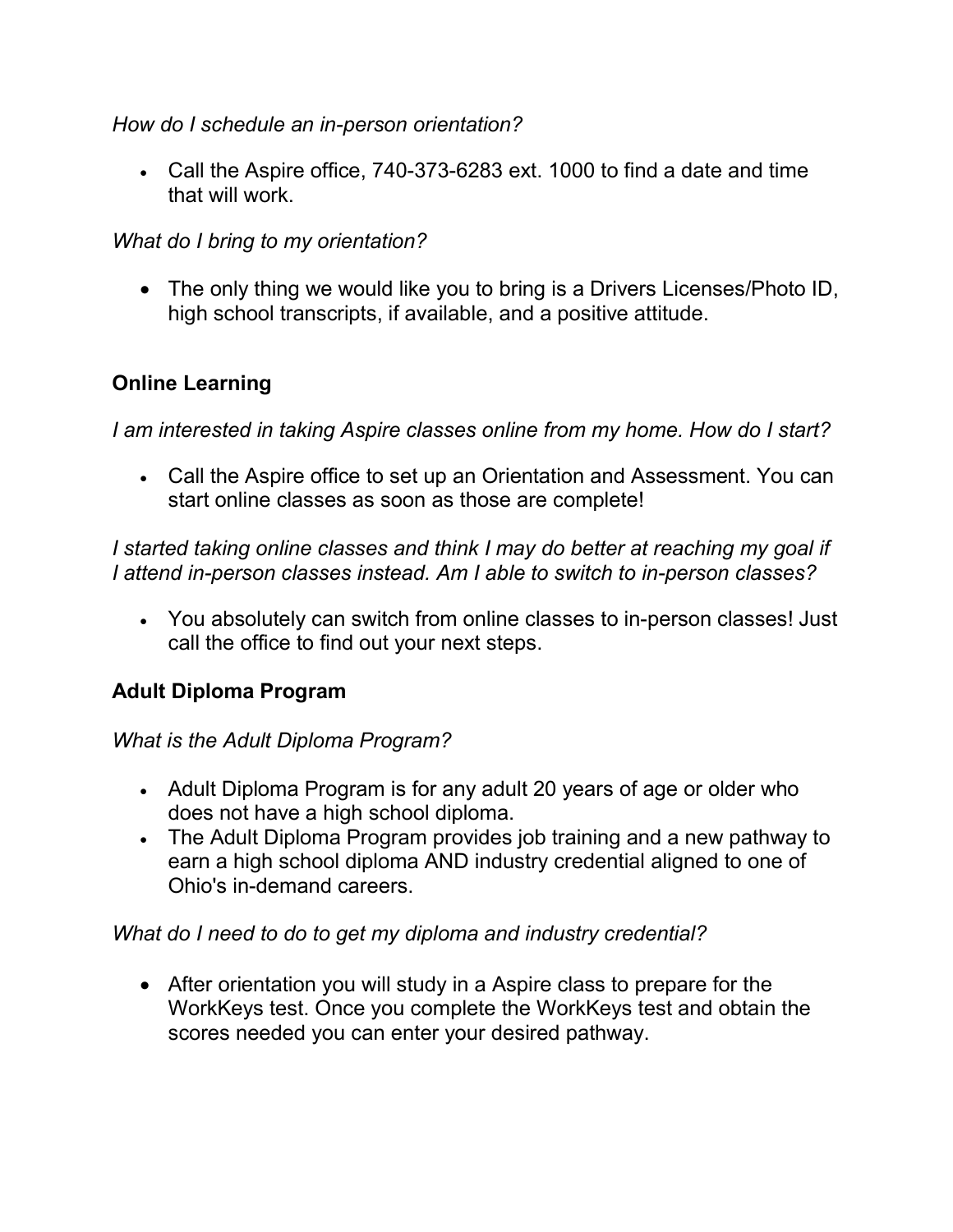#### What are the Career pathways?

- Washington County Career Center offers the following career pathways:
- $\checkmark$  Business Office Skills Specialist (B.O.S.S.) (176 Hours)
- $\checkmark$  CDL Class A (160 Hours)
- $\checkmark$  Heating, Ventilation, Air Conditioning & Refrigeration (HVAC/R) (720 Hours)
- $\checkmark$  Medical Billing & Coding Specialist (720 Hours)
- $\checkmark$  Medical Assistant (900 Hour)
- $\checkmark$  Phlebotomy (172 Hours)
- $\checkmark$  State Tested Nursing Assistant (STNA) (80 Hours)
- $\checkmark$  Welding (720 Hours).

# 22+ Credit Recovery

# What is the Adult Diploma Program?

 The 22+ Credit Recovery program helps adults earn a high school diploma issued by their school district of residence.

#### $\bullet$ How much does 22+ cost?

• The program is free to adults who are over 22 years old, living in Ohio and do not have a diploma or a GED.

# What are the requirements for the program?

 Students must meet all graduation requirements from the time of their entry into 9th grade. Students have a limit of 2 consecutive years to earn credits.

# GED® Test

# What subjects are on the GED® test?

 There are 4 subjects: Math, Science, Social Studies, and Reasoning Through Language Arts.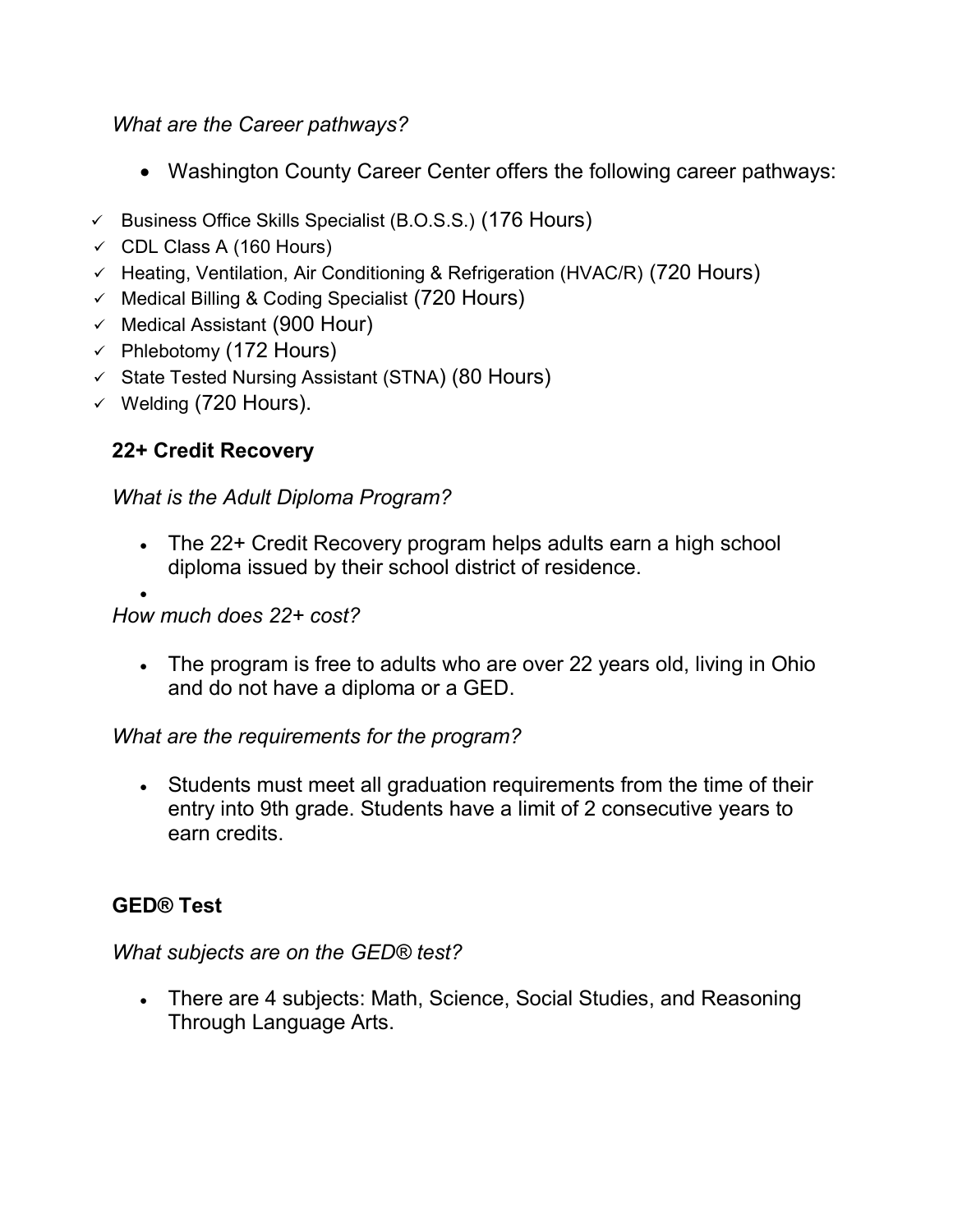Do I have to take all of the subjects at once, or can I take one subject at a time?

 You may take the entire test in one day, or you can take one or two subjects at a time.

#### How do I schedule and pay for my GED® test? Do I just show up with my money and take the test?

- Visit www.GED.com and create an account. When you are ready to schedule a test, you will schedule it from your www.GED.com account. You will also pay for your test online through your www.GED.com account.
- Aspire students can be given a voucher to reduce the test cost to \$40 instead of the \$120.

# How old do I have to be to take the GED® test?

 You must be at least 16 years old to take the test. Testers who are 16- 18 years old MUST be officially withdrawn from high school and provide the proper paperwork to the state HSE Office (prior to scheduling for a test).

# What is the paperwork necessary for 16-18-year-olds to take the test?

- If you are 16 or 17, you must provide a copy of the official withdrawal form from the last school you attended, and it must be signed by a school official. The school you last attended will provide this form. You must also provide a consent form completed by a parent or legal guardian, and it needs to be notarized.
- If you are 18 years old, you will just need to provide the official withdrawal form from the last school you attended, and it must be signed by a school official. The school you last attended will provide this form.

# I have a diagnosed disability and would like to apply for accommodations for testing.

 Test accommodations are considered on a case-by-case basis and include things such as extra testing time or extra breaks. You can find the information you need to apply at www.GED.com.